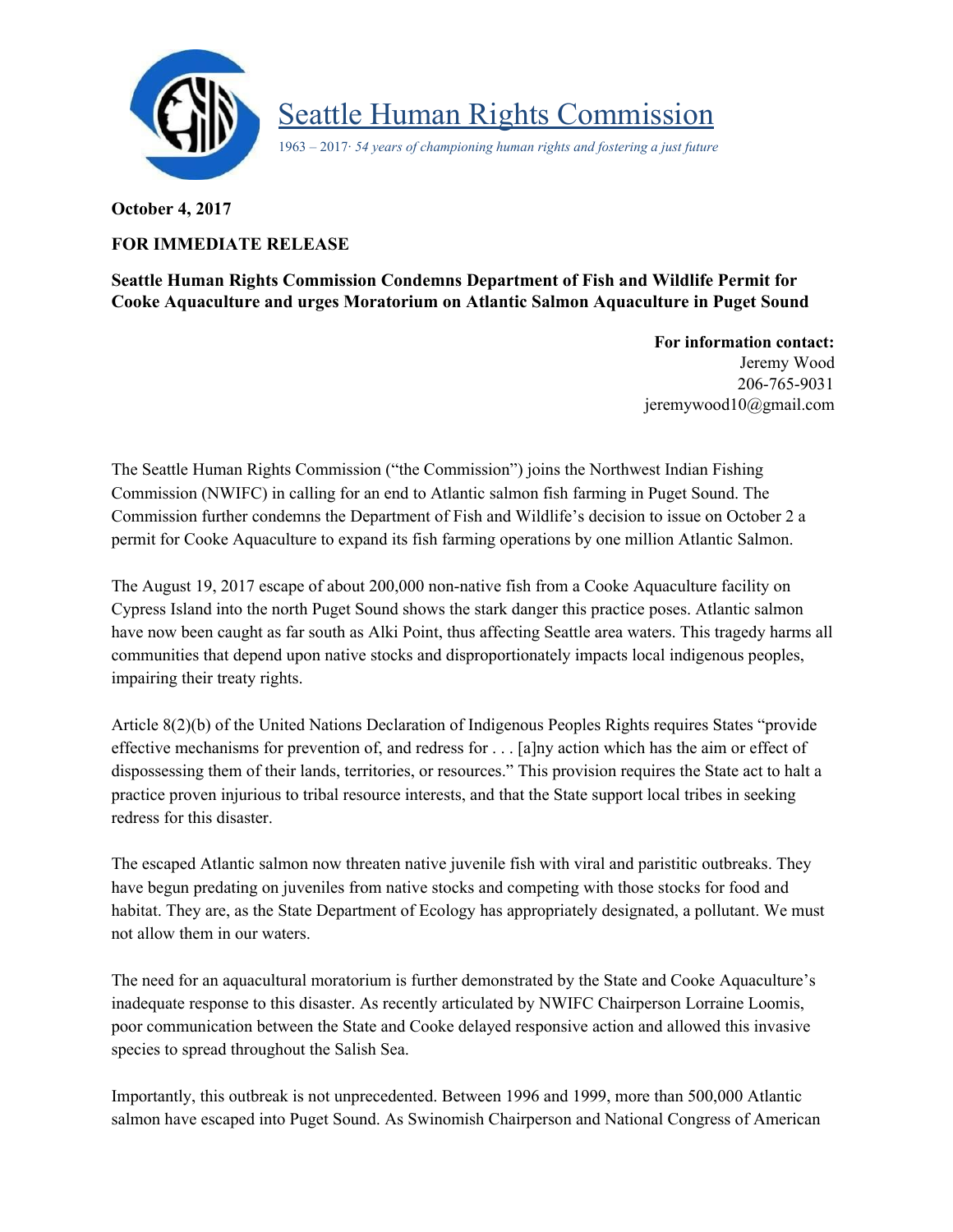Indians President Brian Cladoosby has stated; "it was not a question of if, but when, this would happen." Unless the practice is halted immediately, tribes will have to wonder, "when next?"

For these reasons, the Commission urges the Department of Fish and Wildlife to revoke the October permit and urges private and governmental actors to halt the practice of Atlantic salmon farming in the Puget Sound. Pending proposals to expand the practice into the Strait of Juan de Fuca must be rejected to protect the human and treaty rights of local fishing and tribal communities. And the State must reimburse the costs unfairly incurred by local tribes forced to shoulder this ecological burden..

# # #